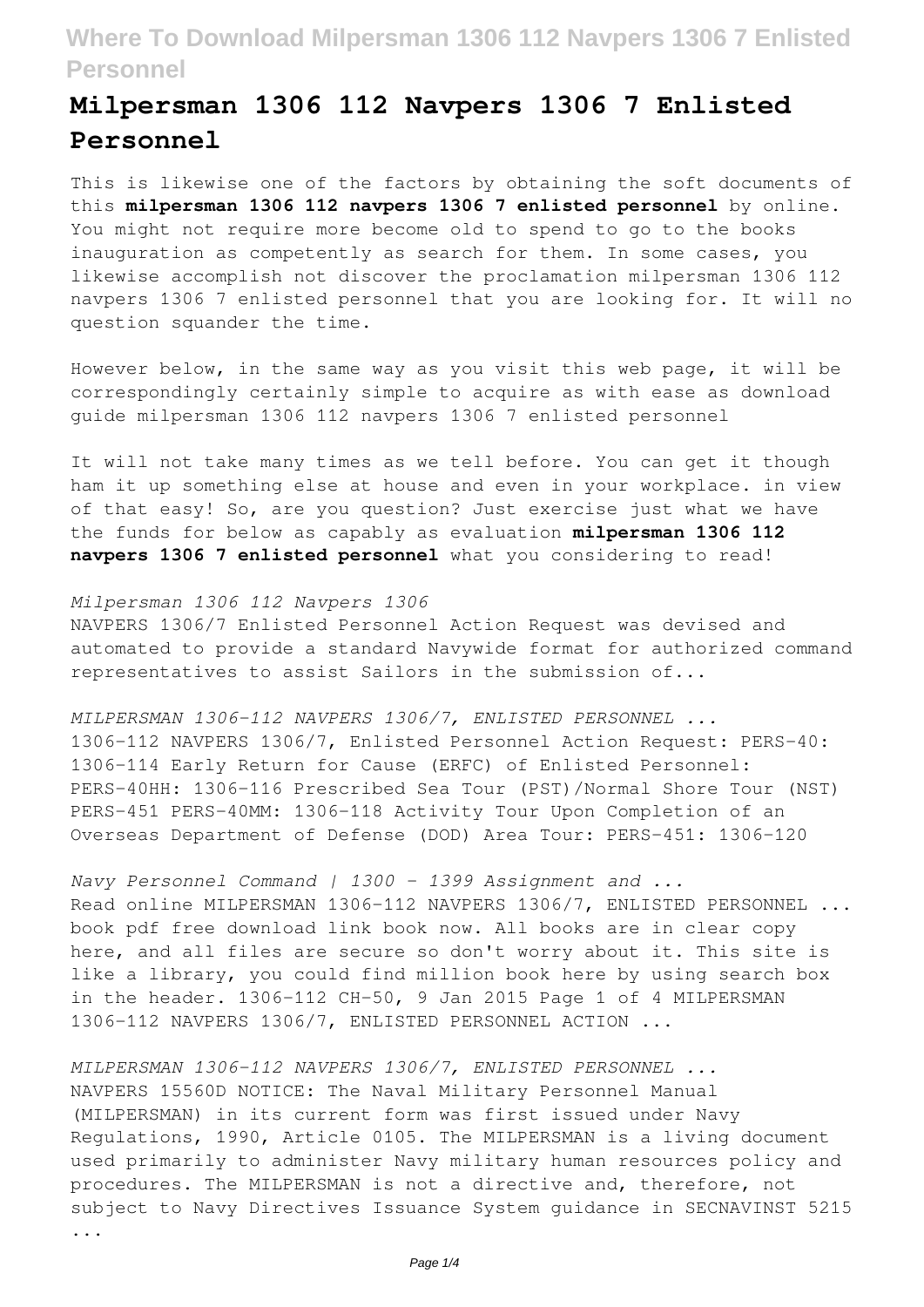*Navy Personnel Command | MILPERSMAN* 1306-106 CH-67, 4 May 2019 Page 1 of 8 MILPERSMAN 1306-106 TIME ON STATION (TOS) AND RETAINABILITY OBLIGATED SERVICE (OBLISERV) Responsible Office NAVPERSCOM (PERS -451) Phone: DSN COM FAX 882-4518 (901) 874 4518 882-2595 MyNavy Career Center Toll Phone: Free E-mail: MyNavy Portal: 1-833-330-MNCC (6622) askmncc@navy.mil https://my.navy.mil/ \_\_\_\_\_ References (a) DoD Instruction 1315.18 of 28 ...

*MILPERSMAN 1306-106 - United States Navy* To request assignment to a special program, contact rating detailer for release to a special program assignment or submit NAVPERS 1306/7 Enlisted Personnel Action Request to applicable detailer at...

*MILPERSMAN 1306-900 ASSIGNMENT OF ENLISTED PERSONNEL TO ...* MILPERSMAN 1306-912 SEABEE UNDERWATER CONSTRUCTION TECHNICIAN (UCT) PROGRAM Responsible Office (901) 874 BUPERS -329 Enlisted Community Manager Phone: DSN COM FAX 882 2037-2037 882-2041 Point of Contact NAVPERSCOM (PERS -401C) Detailer Phone: DSN COM FAX 882-3559 (901) 874 3559 882-2716 NAVPERSCOM CUSTOMER SERVICE CENTER Phone: Toll Free 1-866-U ASK NPC References (a) NAVPERS 18068F, Manual of ...

*MILPERSMAN 1306-912 S UNDERWATER CONSTRUCTION T (UCT) PROGRAM* milpersman 1306-1010, paragraph 4, technical expertise, qualifications and certifications obtained, deckplate performance, technical knowledge and skill, citizenship/clearance eligibility, mental health, and overall screening completion (ddg-1000 class program screening form, navpers 1306/99). 3. snm is a volunteer for ddg 1000 program assignment.

### *MILPERSMAN 1306-1010 - United States Navy*

1306-913 CH-69, 11 Dec 2019 Page 3 of 10 Date \_\_\_\_\_ By signing this NAVPERS 1070/613 Administrative Remarks upon completion of YN "C" School, I agree to the following standards: PHYSICAL READINESS Per MILPERSMAN 1306-913, I understand that I must maintain physical readiness standards per OPNAVINST 6110.1J. I also understand that if I am

#### *MILPERSMAN 1306-913 - United States Navy*

MILPERSMAN 1306-1702, a DP AVAIL is a request from a command to make an enlisted pregnant Service member available for operational deferment permanent change of station (PCS) orders. A DP AVAIL is also required for students to continue training at a school activity due to pregnancy, and students who will complete current course of instruction, but not attend further training. Additionally, a ...

*MILPERSMAN 1300-1306 A DUTY PREGNANCY POLICY AND PROCEDURES* Merely said, the milpersman 1306 112 navpers 1306 7 enlisted personnel is universally compatible considering any devices to read. If you have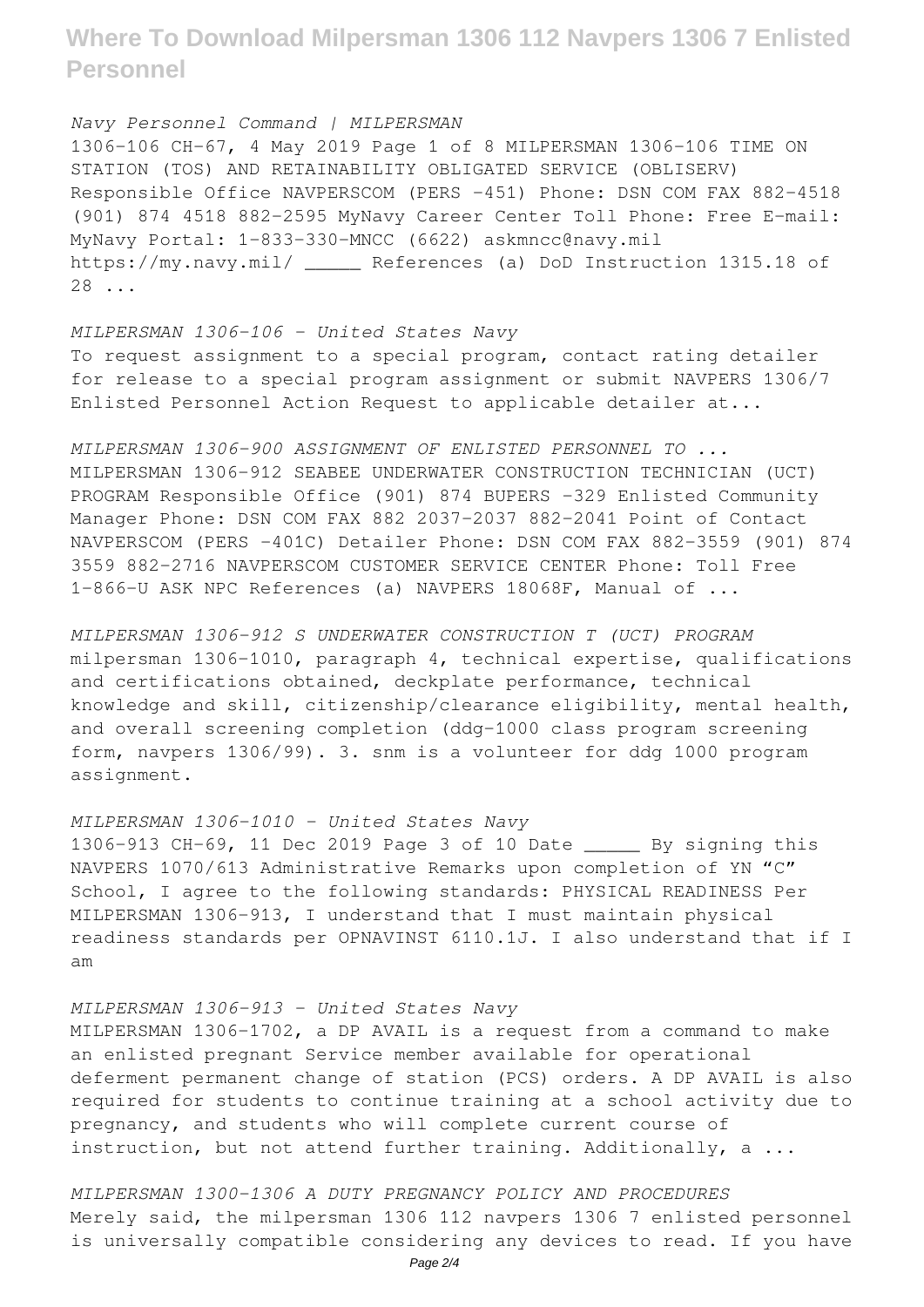an eBook, video tutorials, or other books that can help others, KnowFree is the right platform to share and exchange the eBooks freely.

*Milpersman 1306 112 Navpers 1306 7 Enlisted Personnel* MILPERSMAN 1306-112 NAVPERS 1306/7, ENLISTED PERSONNEL ... 1306-912 CH-64, 2 Aug 2018 Page 8 of 35 1. DD 2807-1 Report of Medical History 2. DD 2808 Report of Medical Examination (b) NAVPERS 1200/6 must be completed at the time of the initial diving medical examination and placed in the Service member's medical record. The screening activity must ensure MILPERSMAN 1306-912 S UNDERWATER ...

*Milpersman 1306 112 Navpers 1306 7 Enlisted Personnel* NAVPERS 1221/6, block 7, is the commanding officer's recommendation of suitability, which verifies the Service member meets the selection requirements outlined in reference (b), chapter 3 and...

#### *MILPERSMAN 1306-410 - United States Navy*

MILPERSMAN 1306-112 NAVPERS 1306/7, ENLISTED PERSONNEL ... 1306-141 CH-50, 13 Mar 2015 Page 1 of 9 MILPERSMAN 1306-141 VOLUNTARY SEA DUTY PROGRAM Responsible Office (901)874 NAVPERSCOM (PERS -4013) Phone: DSN COM FAX 882-4360-4360 882-XXXX NAVPERSCOM CUSTOMER SERVICE CENTER Phone: Toll Free E-mail: 1-866-U ASK NPC uasknpc@navy.mil References (a) OPNAVINST 6 000.1 MILPERSMAN 1306-141 VOLUNTARY ...

*Milpersman 1306 112 Navpers 1306 7 Enlisted Personnel* MILPERSMAN 1306-104 covers? Projected Rotation Date (PRD) 100. 1306-106 covers? Time on Station (TOS) and Retainability/Obligated Service (OBLISERV) 100. 1306-112 Covers? Enlisted Personnel Action Request (NAVPERS 1306/7) 100. 1306/116 Covers? Prescribed Sea Tour (PST) / Normal Shore Tour (NST) 100. 1306-122 Covers? Permanet Change of Station (PCS) and Permanent Change of Activity (PCA) Move ...

#### *MILPERSMAN 1306 - JeopardyLabs*

Milpersman 1306 112 Navpers 1306 7 Enlisted Personnel navpers 1306 7 enlisted personnel is universally compatible with any devices to read Browsing books at eReaderIQ is a breeze because you can look through categories and sort the results by newest, rating, and minimum length. You can even set it to show only new books that have been added since you last visited. Page 4/25. File Type PDF ...

### *Milpersman 1306 112 Navpers 1306 7 Enlisted Personnel*

We give milpersman 1306 112 navpers 1306 7 enlisted personnel and numerous book collections from fictions to scientific research in any way. along with them is this milpersman 1306 112 navpers 1306 7 enlisted personnel that can be your partner. Think of this: When you have titles that you would like to display at one of the conferences we cover or have an author nipping at your heels, but you ...

*Milpersman 1306 112 Navpers 1306 7 Enlisted Personnel*